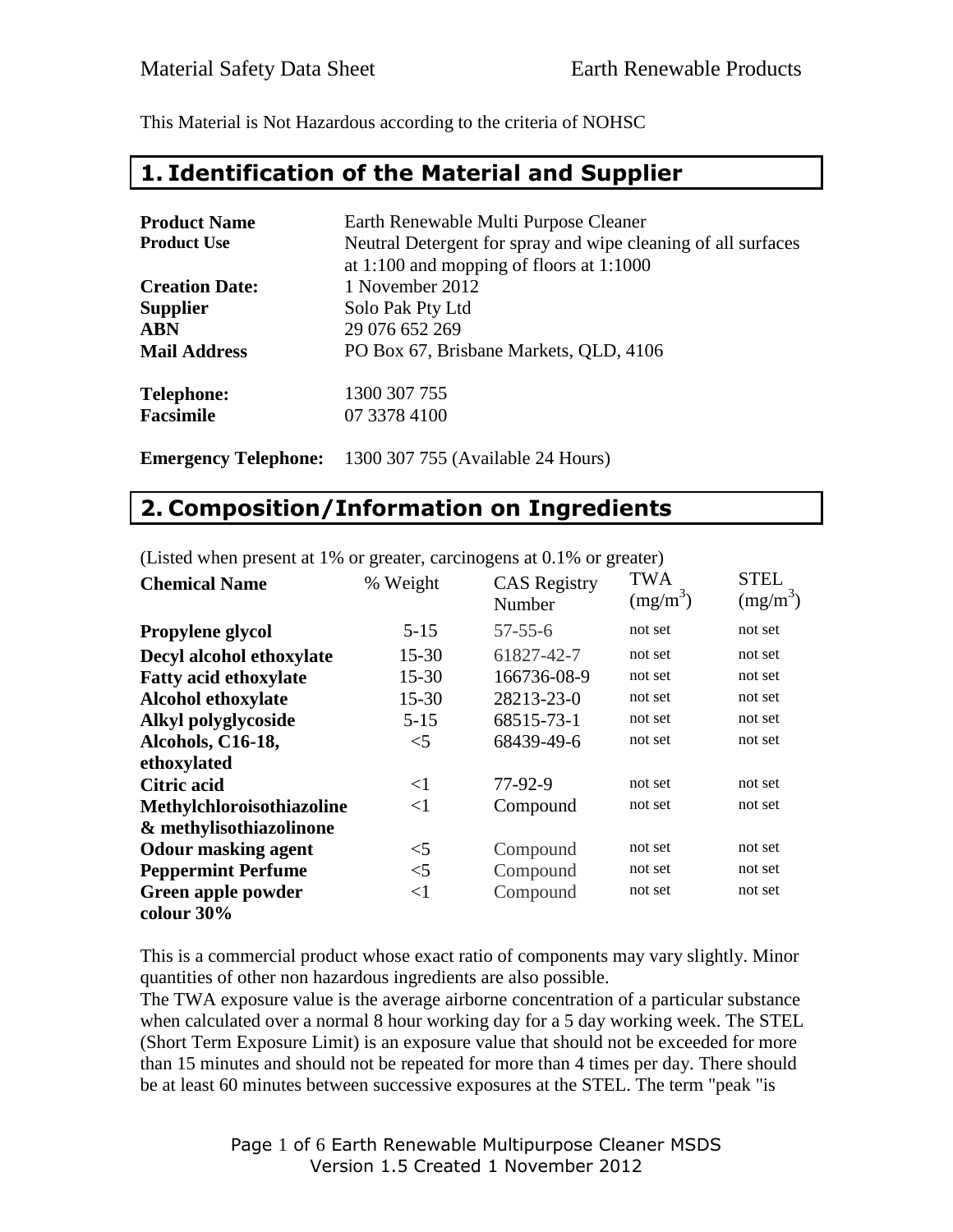used when the TWA limit, because of the rapid action of the substance, should never be exceeded, even briefly.

# **3. Hazards Identification**

| <b>Risk Phrases:</b><br><b>Safety Phrases:</b><br><b>SUSDP Classification:.</b><br><b>ADG Classification:</b><br><b>UN Number:</b> | Not Hazardous - No criteria found<br>Not Hazardous - No criteria found.<br>None allocated<br>None allocated. Not a Dangerous Good.<br>None allocated |
|------------------------------------------------------------------------------------------------------------------------------------|------------------------------------------------------------------------------------------------------------------------------------------------------|
| <b>Emergency Overview</b>                                                                                                          |                                                                                                                                                      |
| <b>Physical Description &amp;</b><br>colour                                                                                        | Clear green mobile liquid.                                                                                                                           |
| Odour:                                                                                                                             | Peppermint odour.                                                                                                                                    |
| <b>Major Health Hazards:</b>                                                                                                       | No major health hazards are known.                                                                                                                   |
| <b>Potential Health Effects</b>                                                                                                    |                                                                                                                                                      |
| <b>Inhalation:</b>                                                                                                                 | Inhalation of product mist may cause respiratory irritation:<br>Symptoms may include coughing and difficulty breathing.<br>Move person to fresh air  |
| <b>Skin Contact:</b>                                                                                                               | Symptoms may include pain, redness and swelling.                                                                                                     |
| <b>Eye Contact:</b>                                                                                                                | Symptoms may include pain, redness, swelling and tearing                                                                                             |
| <b>Ingestion:</b>                                                                                                                  | Symptoms may include nausea, vomiting, pain and<br>diarrhea. Do not induce vomiting,                                                                 |
| <b>Carcinogen Status:</b>                                                                                                          |                                                                                                                                                      |
|                                                                                                                                    | NOHSC: No significant ingredient is classified as carcinogenic by NOHSC.                                                                             |
| NTP:                                                                                                                               | No significant ingredient is classified as carcinogenic by<br>NTP.                                                                                   |
| <b>IARC:</b>                                                                                                                       | No significant ingredient is classified as carcinogenic by<br>IARC.                                                                                  |

## **4. First aid measures**

For Advice contact a Poisons Information Centre (phone eg. Australia 131126: New Zealand 0 800 764 766) or a Doctor.

| For Ingestion: | Do not induce vomiting unless advised by physician or poison                                                                                                         |
|----------------|----------------------------------------------------------------------------------------------------------------------------------------------------------------------|
|                | control center. Drink one or two glasses of water to dilute                                                                                                          |
|                | product. Get medical attention. Do not give anything by                                                                                                              |
|                | mouth to an unconscious person.                                                                                                                                      |
| For Skin:      | Remove contaminated clothing. Wash skin thoroughly with<br>soap and water. Get medical attention if irritation persists.<br>Wash contaminated clothing before reuse. |

Page 2 of 6 Earth Renewable Multipurpose Cleaner MSDS Version 1.5 Created 1 November 2012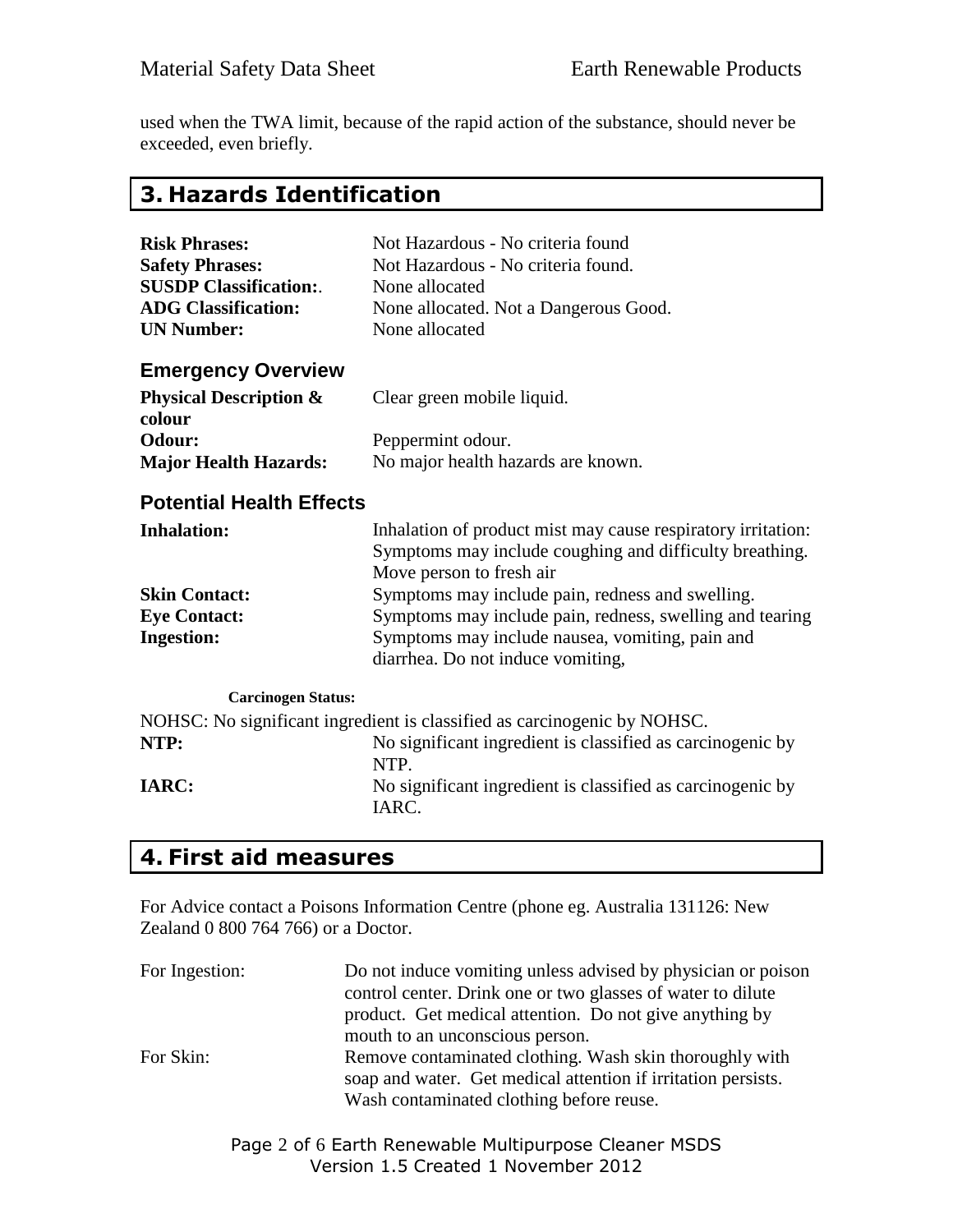| For Eyes       | Immediately flush with plenty of water for at least 15 minutes. |
|----------------|-----------------------------------------------------------------|
|                | Remove contact lenses Hold eyelid open to insure complete       |
|                | washing. Get Medical Attention.                                 |
| For Inhalation | Move person to fresh air. Get medial attention if irritation    |
|                | persists.                                                       |

#### **5. Fire fighting measures**

| Fire and Explosion<br>Hazards:      | There is no risk of an explosion from this product under<br>normal circumstances if it is involved in a fire. This product is<br>likely to decompose only after heating to dryness, followed by<br>further strong heating. |
|-------------------------------------|----------------------------------------------------------------------------------------------------------------------------------------------------------------------------------------------------------------------------|
| <b>Extinguishing Media:</b>         | Not Combustible. Use extinguishing media suited to burning<br>materials.                                                                                                                                                   |
| Fire Fighting:                      |                                                                                                                                                                                                                            |
| Flash point:                        | Does not burn                                                                                                                                                                                                              |
| <b>Upper Flammability</b><br>Limit: | Does not burn                                                                                                                                                                                                              |
| Lower Flammability<br>Limit:        | Does not burn.                                                                                                                                                                                                             |
| Autoignition<br>temperature:        | Does not burn.                                                                                                                                                                                                             |
| <b>Flammability Class:</b>          | Does not burn.                                                                                                                                                                                                             |

### **6. Accidental release measures**

**Accidental release:** Minor spills do not normally need any special cleanup measures. In the event of a major spill, prevent spillage from entering drains or water courses. As a minimum, wear overalls, goggles and gloves. No special recommendations for clothing materials. Stop leak if safe to do so, and contain spill.

Absorb onto sand, vermiculite or other suitable absorbent material. If spill is too large or if absorbent material is not available, try to create a dike to stop material spreading or going into drains or waterways. Sweep up and shovel or collect recoverable product into labelled containers for recycling or salvage, and dispose of promptly. Recycle containers wherever possible after careful cleaning. After spills, wash area preventing runoff from entering drains. If a significant quantity of material enters drains, advise emergency services. This material may be suitable for approved landfill. Ensure legality of disposal by consulting regulations prior to disposal. Thoroughly launder protective clothing before storage or re-use. Advise laundry of nature of contamination when sending contaminated clothing to laundry.

# **7. Handling and storage**

**Handling:** Keep exposure to this product to a minimum, and minimise the quantities kept in work areas. Check Section 8 of this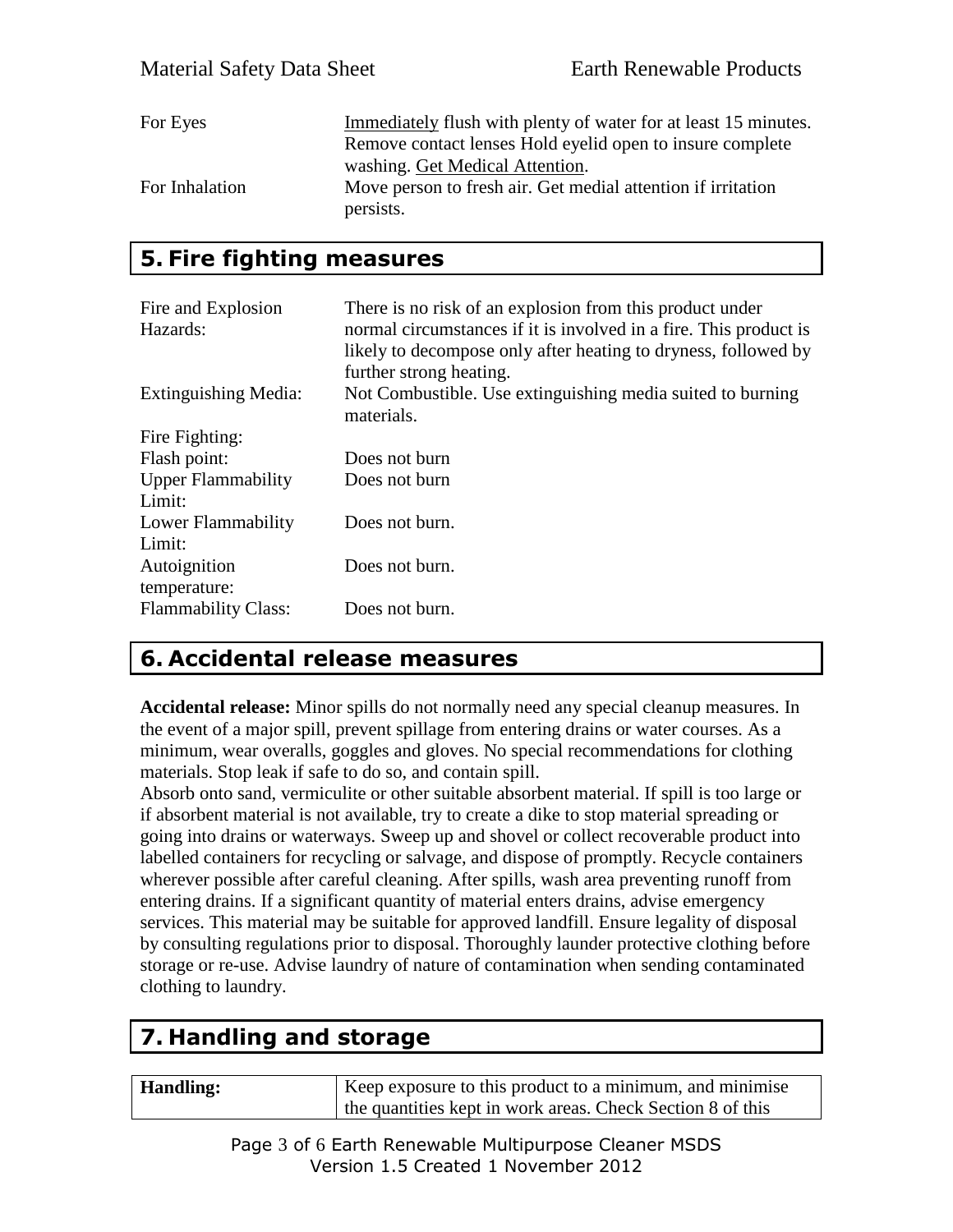|          | MSDS for details of personal protective measures, and make<br>sure that those measures are followed. The measures detailed<br>below under "Storage" should be followed during handling in<br>order to minimise risks to persons using the product in the<br>workplace. Also, avoid contact or contamination of product<br>with incompatible materials listed in Section 10. |
|----------|-----------------------------------------------------------------------------------------------------------------------------------------------------------------------------------------------------------------------------------------------------------------------------------------------------------------------------------------------------------------------------|
| Storage: | Store packages of this product in a cool place. Make sure that<br>the product does not come into contact with substances listed<br>under "Materials to avoid" in Section 10. Some liquid<br>preparations settle or separate on standing and may require<br>stirring before use. Check packaging - there may be further<br>storage instructions on the label.                |

# **8. Exposure controls /personal protection**

The following Australian Standards will provide general advice regarding safety clothing and equipment: Respiratory equipment: **AS/NZS 1715**, Protective Gloves: **AS 2161**, Industrial Clothing: **AS2919**, Industrial Eye Protection: **AS1336** and **AS/NZS 1337**, Occupational Protective Footwear: **AS/NZS2210**. Exposure Limits TWA  $(mg/m<sup>3</sup>)$  $STEL (mg/m<sup>3</sup>)$ Exposure limits have not been established by NOHSC for any of the significant ingredients in this product.

| Ventilation:            | Use adequate ventilation. Use solution presents no general<br>hazard.                                                                       |
|-------------------------|---------------------------------------------------------------------------------------------------------------------------------------------|
| Respiratory             | Not required under normal working/use conditions.                                                                                           |
| Protection:             |                                                                                                                                             |
| Eye Protection:         | Not normally required. Use if mist will get into the eyes in<br>specific applications.                                                      |
| <b>Skin Protection:</b> | Use gloves if hands will be continually in solution. Not<br>normally necessary in general use as this product is used in a<br>spray bottle. |
| Personal Hygiene:       | As in handling any detergent, wash thoroughly after use.                                                                                    |

# **9. Physical and chemical properties**

| Physical Description & colour: | Clear green mobile liquid                             |
|--------------------------------|-------------------------------------------------------|
| Odour:                         | <b>Pleasant Fragrance</b>                             |
| <b>Boiling Point:</b>          | Approximately 100°C at 100kPa.                        |
| Freezing/Melting Point:        | Lower than $0^{\circ}$ C.                             |
| Volatiles:                     | Water component.                                      |
| Vapour Pressure:               | $2.37$ kPa at $20^{\circ}$ C (water vapour pressure). |
| Vapour Density:                | No data.                                              |
| Specific Gravity:              | 1.01                                                  |
| Water Solubility:              | Completely soluble in water.                          |
| pH:                            | In concentrate: 6-7range                              |
| Volatility:                    | No data.                                              |

Page 4 of 6 Earth Renewable Multipurpose Cleaner MSDS Version 1.5 Created 1 November 2012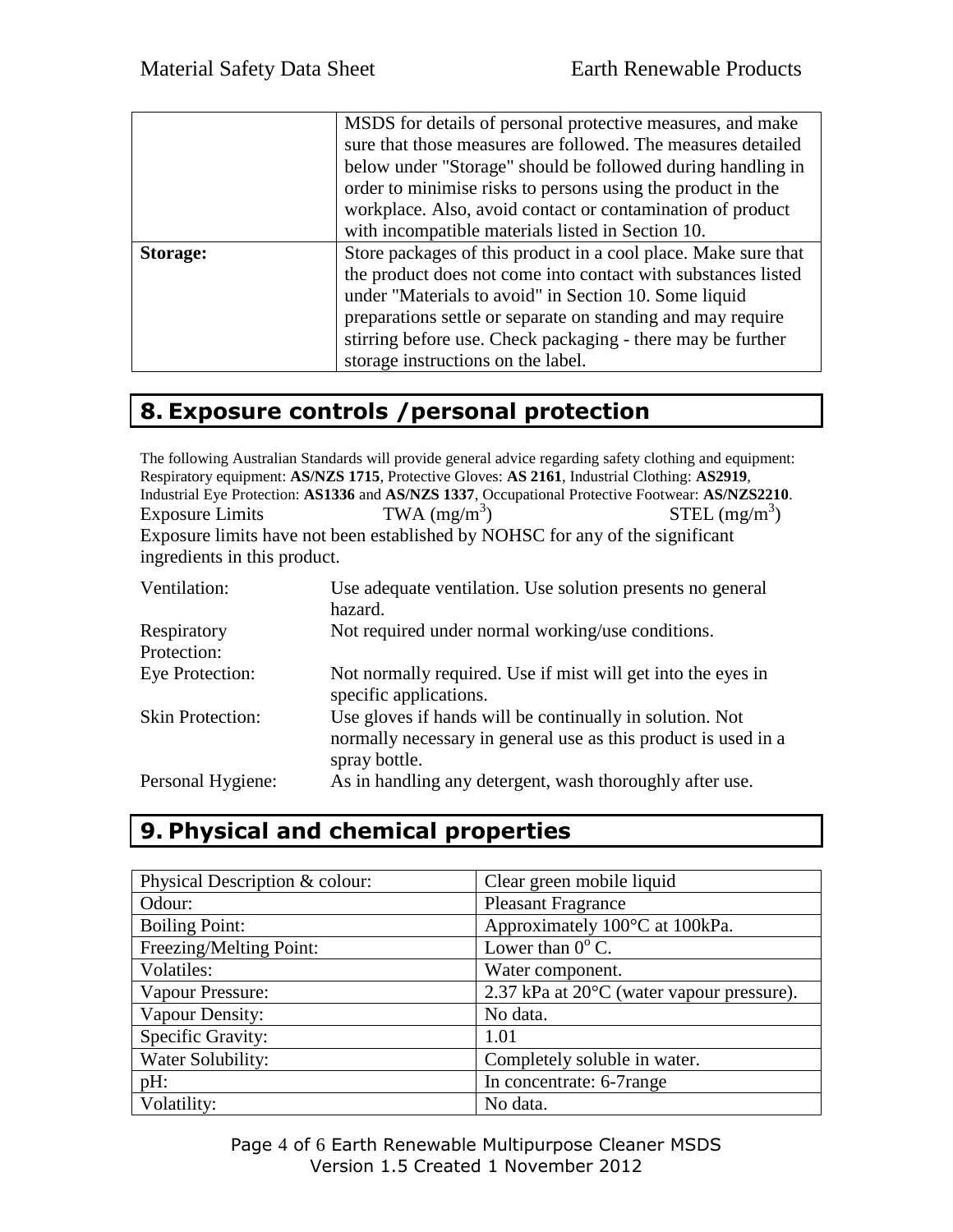| Odour Threshold:              | No data.       |
|-------------------------------|----------------|
| <b>Evaporation Rate:</b>      | No data        |
| Coeff Oil/water distribution: | No data        |
| Autoignition temp:            | Does not burn. |

# **10. Stability and Reactivity**

| Reactivity:          | This product is unlikely to react or       |
|----------------------|--------------------------------------------|
|                      | decompose under normal storage             |
|                      | conditions. However, if you have any       |
|                      | doubts, contact the supplier for advice on |
|                      | shelf life properties.                     |
| Conditions to Avoid: | None known.                                |
| Incompatibilities:   | No particular incompatibilities.           |
| Fire Decomposition:  | Small quantities of carbon dioxide may be  |
|                      | generated.                                 |
| Polymerisation:      | This product is unlikely to undergo        |
|                      | polymerisation processes.                  |

# **11. Toxicological information**

**Target Organs:** There is no data to hand indicating any particular target organs.

#### **Classification of Hazardous Ingredients**

Ingredient Risk Phrases No hazardous ingredients present in hazardous concentrations.

# **12. Ecological information**

This product is biodegradable. It will not accumulate in the soil or water or cause long term problems.

#### **13. Disposal considerations**

Containers should be emptied as completely as practical before disposal. If possible, recycle containers either in-house or send to recycle company. If this is not practical, send to a commercial waste disposal site. This product should be suitable for landfill. However, check with local Waste Disposal Authority before sending there. Note that product properties may have been changed in use, significantly altering it's suitability for landfill. Please do NOT dispose into sewers or waterways.

### **14. Transport information**